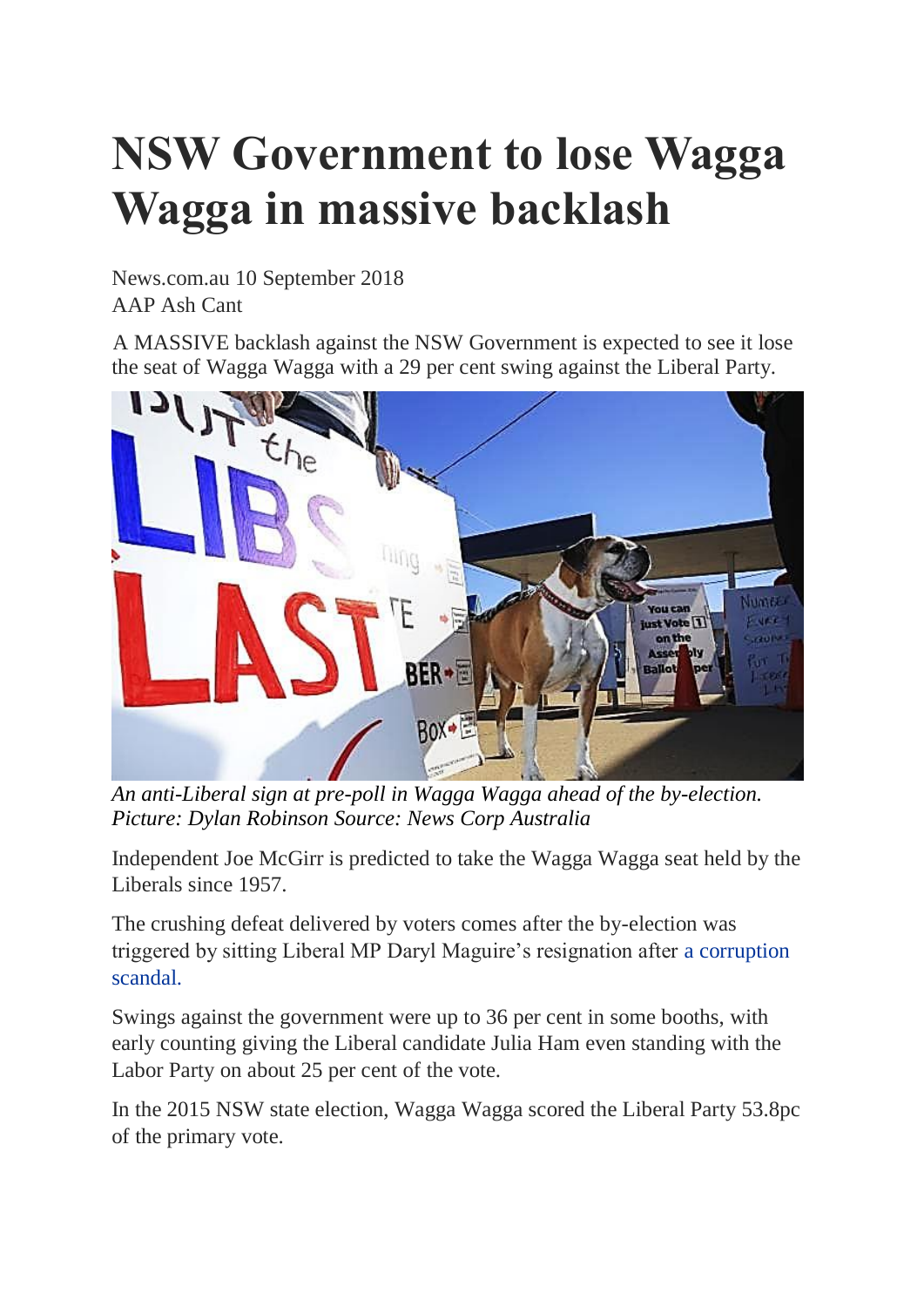NSW Premier Gladys Berejiklian blamed the recent Liberal leadership upset in Canberra for voters abandoning the party in Wagga Wagga.

Ms Berejiklian conceded the party was likely to lose its seat on Sunday.



*Independent candidate Joe McGirr at Ashmont Public School. Voting day for the Wagga Wagga by-election. Picture: Dylan Robinson Source: News Corp Australia*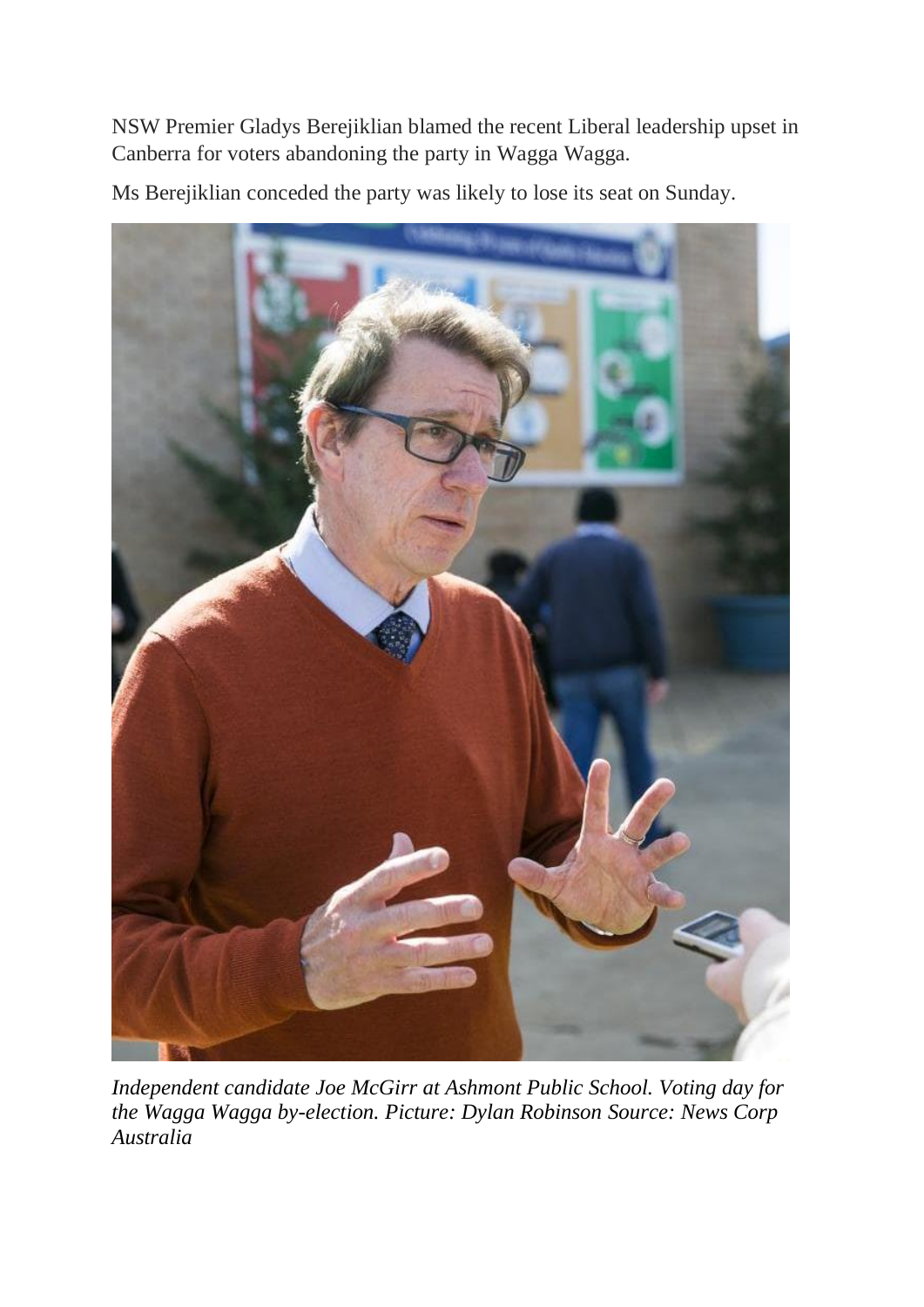"It's likely that we'll get the highest primary vote, but, of course, not enough to hold the seat. It's the most likely outcome is that Independent Joe McGirr will win the seat," she said.

Ms Berejiklian told [reporters](https://twitter.com/MWhitbourn/status/1038594486723440640) her government will take full responsibility for the massive loss in Wagga Wagga.

"The people of Wagga sent me and my government the strongest message yesterday and I've heard it," she [said.](https://twitter.com/brigidglanville/status/1038594006505086976)



*Liberal candidate Julia Ham at the Liberal election party at The Commercial Club for Wagga Wagga by-election. Picture: Dylan Robinson Source: News Corp Australia*

She took responsibility for the poor result, but then described the federal leadership coup, combined with the local corruption scandal that sparked the early poll, as "the perfect storm".

"The timing of the by-election, which coincided with other major events, other major political events, could not have been foreseen," Ms Berejiklian told reporters in Sydney on Sunday.

Labor leader Luke Foley criticised Ms Berejiklian for attempting to shift some of the blame to her federal colleagues.

"It's a bit rich to say, 'I accept responsibility, but it was my federal colleagues' fault' in the same breath," Mr Foley told reporters in Wagga. "For the final count to be between Labor and independent after six decades of entrenched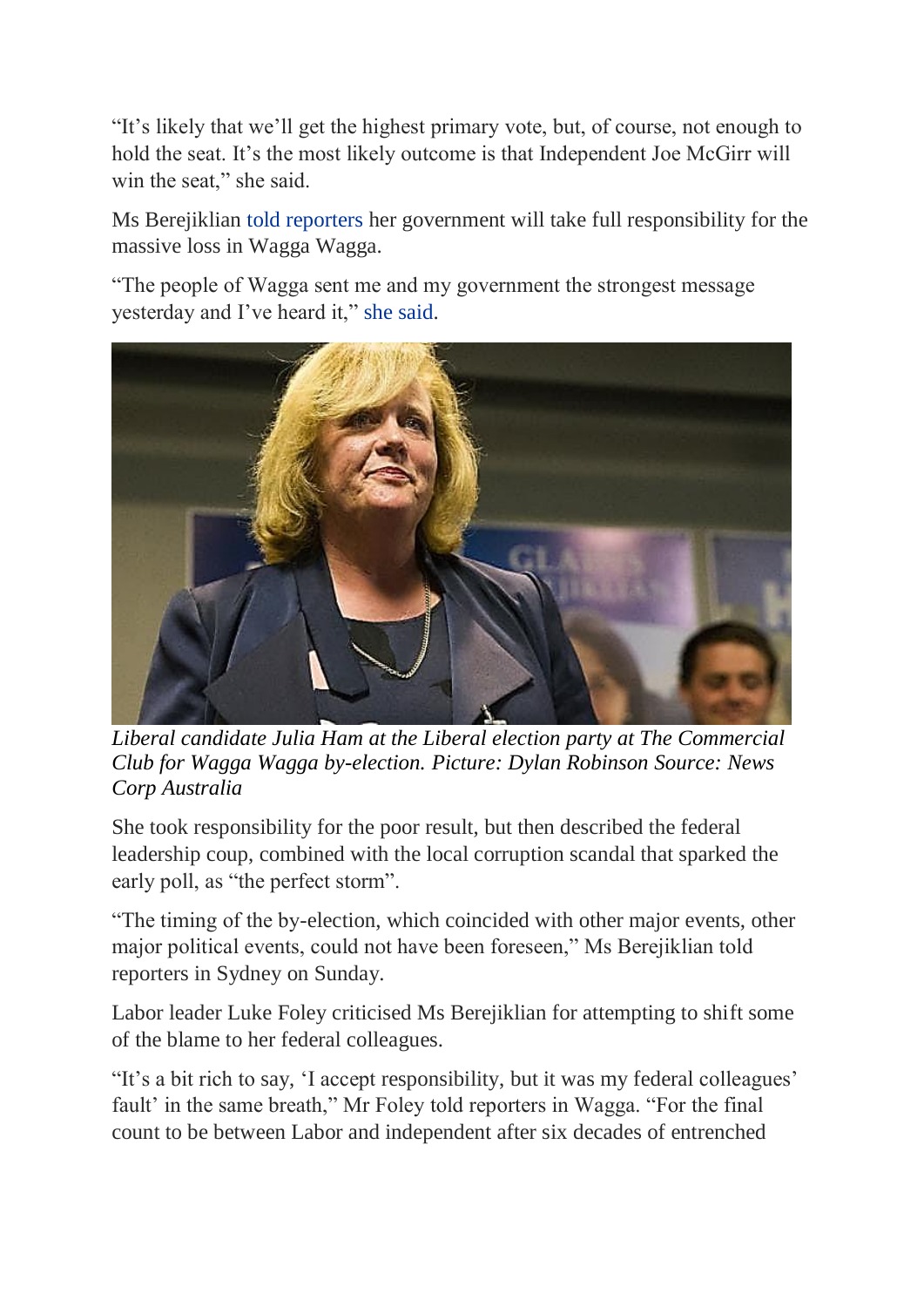Liberal representation, that's an electoral earthquake here in Wagga and Ms Berejiklian needs to hear the message."

The former sitting Wagga Wagga member, Daryl Maguire was forced to resign his seat after he was secretly recorded trying to strike a deal with former Canterbury City councillor Michael Hawatt.

The independent frontrunner for Wagga Wagga in the NSW Riverina is local doctor, academic and independent candidate.

Dr Joe McGirr was feeling "quietly optimistic" when he addressed his supporters from his backyard on Saturday night, although he wasn't expecting a result until Sunday.

"A lot of people are really excited … there's a sense to make a change," he told AAP in Wagga. The doctor will not join the coalition once in government.

Although Dr McGirr is favoured, Country Labor's Dan Hayes is still in with a chance.

"People have been lining up early and for me that's an indication they're ready to vote, they're ready to make a change — where that change will go is still tough," Mr Hayes told reporters yesterday.

Mr Hayes said regardless of the outcome, the community has "made Wagga marginal again". He also suggested local and national scandals that plagued the Liberal party of late have angered the community.

In a scathing statement, Gladys Berejiklian tried to shift some blame to Canberra.

"The infighting in Canberra was a huge concern and, when combined with the actions of a former member, it created an atmosphere where people's cynicism with politics was off the charts," the statement read.

However Federal Senator Jim Molan dismissed these concerns, saying getting rid of Malcolm Turnbull was necessary.

But he did admit voters hadn't appreciated the chaos the leadership spill caused.

"People were very disappointed that we were spending time taking about ourselves and to ourselves but it's something that every now and again that you've got to go through," Senator Molan said.

"We don't go through leadership spill for fun, I can tell you that."